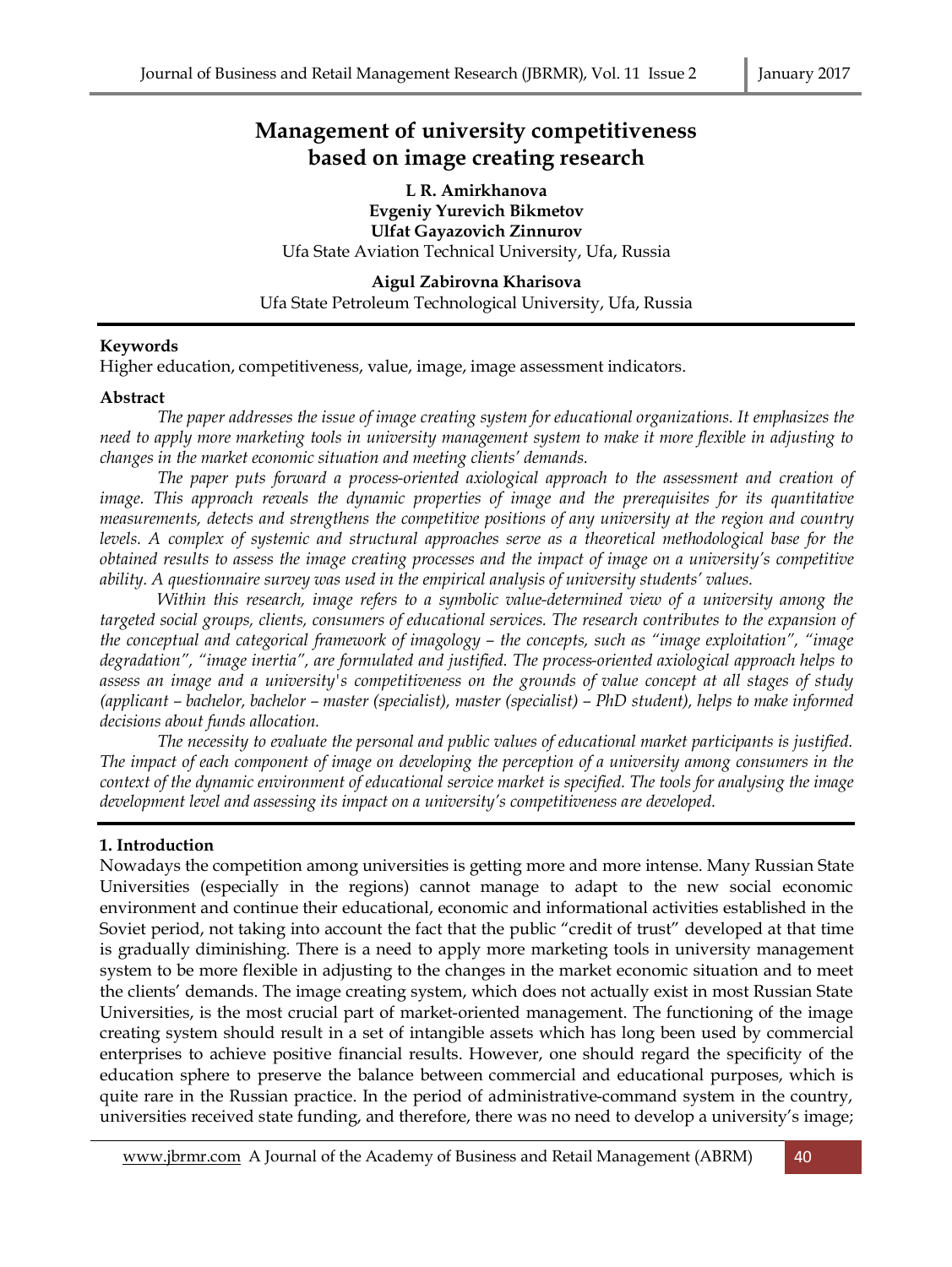in the context of market economy, the expansion of the educational space and the variety of the services, image becomes a competitive advantage of a university. Today, the leading Russian universities are only beginning to apply such new instruments of positioning and promoting as mobile and internet marketing as well as Social Media Marketing (SMM). For example, SMSmarketing is used in Saint Petersburg in the frameworks of the *Mobile Campus* project. In Moscow, online communications are coming into use through the modern interactive media technologies universities' mobile social networks for students. The main promotional tool is still a website presenting information about programs and forms of studies. The *Study in Russia* website (http://studyinrussia.ru/) provides information about all Russian universities and allows foreign students to choose a university to their liking and the preferred mode of study. Yet, the quality of many Russian universities' websites does not meet the modern requirement to the structure and presentation of information, design, technical support, and the "digital representation" if universities in the information space does not perform an image-promoting function.

The lack of a coherent understanding of the axiological nature of image and its roles in marketing strategies can gradually result in the depreciation of a university's reputation and authority, can lead to financial problems, disruption of its sustainable development.

This issue should be further elaborated due to the following contradictions:

- Recognition of the lack of competitive struggle between universities in the educational services market vs. the lack of theoretical grounds for image development as a component of marketing strategy providing the competitive ability of a university in the modern market conditions;

- University administration awareness of the need to create and develop a corporate image vs. the lack of comprehensive expert approach to it.

These contradictions determine the problematic for the present research.

The theoretical and methodological aspects of image creation can be seen in different areas of social humanitarian and economic knowledge. The psychological and sociological approaches prepared the grounds for addressing the problem of image creation from the marketing point of view.

The theoretical and applied questions of corporate image creation were studied by Aaker and Joachimsthaler (2003), Andreasen and Kotler (2003), Balmer and Greyser (2006), Bodin (2001), Dowling (2001), Gee (1991), Helm (2011), Morgan (1998), Salnikova (2008), Sirotkina (2008), Wasib B Latif, Md. Aminul Islam, Idris Bin Mohd Noor, Syahira Bt. Saaban and Md. Rafique Azad (2014).

A number of researches are devoted to image creation for higher education and educational services (Alessandri, Yang, & Kinsey, 2006; Chapleo, 2004; Ivy, 2001; Ressler, 2015; Karpov, 2003; Landrum, Turrisi, & Harless, 1998; Lazarev & Mokhnachev, 2003; Moiseeva, Piskunova, & Kostina, 1999; Parameswaran & Glowacka, 1995; Piskunov, 1999; Reznik & Yudina, 2010; Steiner, Sundström, & Sammalisto, 2013). The use of internet technologies in promoting universities on the Russian educational services market has been studued by Makarets (2009), Neretina (2009) and others.

The analysis of these studies shows the lack of the tools for quantitatively analyzing the status of image and assessing its impact on a university's competitiveness. Today, the research works concerning the problem of competitiveness increase for universities on the basis of image design are rare and very often methodologically disconnected.

# **2. Research Model**

All efforts aimed to increase a university's competitiveness are accumulated in its image, each effort contributing to strengthening the image. In the frameworks of this research, image is understood as a symbolic value-determined perception of a university among the targeted social groups, consumers of educational services. If there is a negative component in this perception, it becomes a decisive factor for an applicant, employer or the government, and the image is difficult to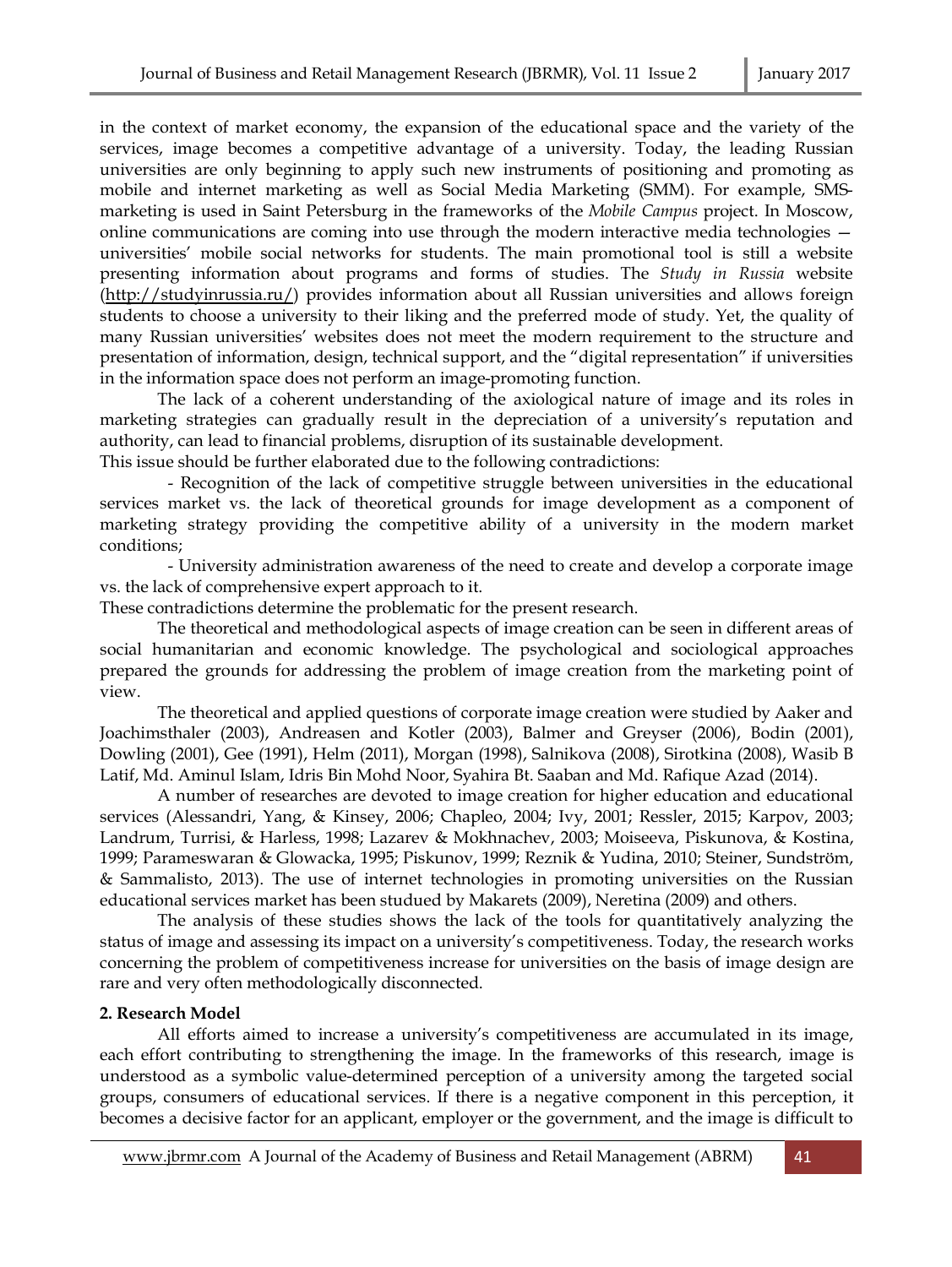change. All image components can be divided into tangible, dependent on resources (rooms, computers, laboratory equipment, information technologies, etc.) and intangible (spiritual) ones connected with the university's consumer satisfaction (service quality, recognition of students' contribution, ethics in the university's personnel behavior, prestige of studying in this university, etc.).

A university's image has economic relevance, as well as its competitive ability. With the increase of a university's competitiveness, its image becomes more powerful. But it can be quite the opposite. A university's competitive ability stays on the same level even if its positive image was developed in economically more successful times. The consumers, with fragmented knowledge about the inner environment of the organization, still prefer the product of this university. In this case, we may speak about a false university image, which becomes a "safety buffer" for the organization, although it does not show the true situation. Even if the university's administration does nothing to improve the image, the organization can achieve its educational targets by "exploiting" the developed positive image. There is a lag in the mutual influence of image and competitive ability, that is, the changes in the image do not instantly affect the competitiveness of an organization. Here we may speak about the "inertia" of image. Such condition can be determined by two factors which tempt the administration to "exploit" the image. First of all, the elements of the spiritual organizational culture acquired by the personnel and comprising an image are stored in the consciousness for a long time. The second factor is the lack of purposeful comprehensive communications with the external environment. For how many years can a developed image be "exploited" by a university management? In the context of fierce competition (energetic competitors gather the internal information about a university and try to reveal the false image for the applicants and students), this period is about 4 years, while with no severe competition it extends to 15-20 years.

The difference between the true and false images is the gap that should be covered since the lag cannot last forever. The failure to deal with the image lag results in its degradation, i. e., the decrease in its attractiveness, value and prestige. Image degradation can be defined as a number of negative elements in the overall set of elements comprising a university's image. The degradation can be false since the perception of particular image elements as negative can be historically developed, although today these elements have become positive, but the university's administration cannot get this information across to the consumer. One needs time to improve the degraded image since image is inert. For example, if a negative image has been historically developed, it will require on average 20 years (time between two generations) to be changed. If a positive image has been historically developed, it needs significantly less time and resources, for example, 4 years on average, that is, the time necessary to attain a bachelor degree. The time taken to improve an image is averaged since it is necessary to consider the depth of its element or elements degradation and their different importance in the set of elements comprising a particular representation of a university. To be changed, one element requires the organization of long-term measures, while others are aimed at a short-term period. It may be possible to design a program to improve an image with long-term and short-term measures.

The task for a university's administration is to reduce the gap between the true image and the false image. Along with that, one may point out the existence of internal and external gaps. An internal gap occurs when consumers do not have the whole information about the image. An external gap means that the employees and students do not have a full understanding of their university. Here it should be noted that one may have false understanding of both the positive and negative image. The false perception of a negative image gives the administration some time to take particular measures aimed at eliminating the drawbacks in the organization's work and at improving its competitiveness and, as a result, changing its image. The false understanding of a positive image occurs when the administration does not inform the employees and students about all the changes in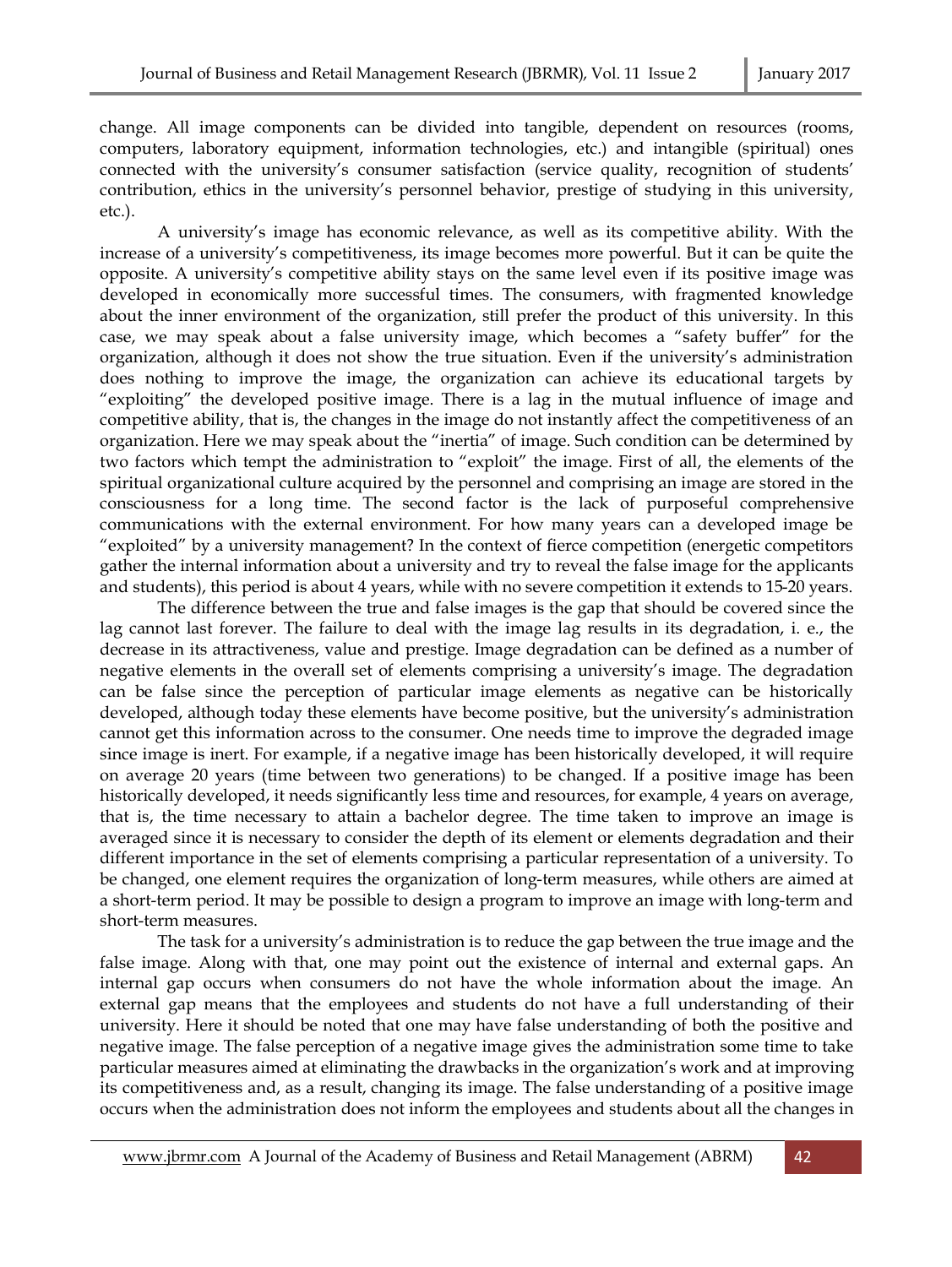the organization and does not deal with the external environment. The image being false or true can be assessed as follows. First, it is necessary to know the number of elements included in the image. This helps to have a quantitative image assessment. Second, one should carry out a questionnaire survey for each element and identify the ratio of the respondents being aware of the situation in the organization and those unaware of it. The respondents are then divided into the following groups:

1) Being aware about the true situation (positive image) for a particular element; 2) Being aware about the true situation (negative image) for a particular element;

3) Being unaware about the true situation for a particular element but being neutral to it since this

element does not have any importance for them;

4) Being unaware about the true situation (image improved) for a particular element, but thinking that everything remains the same, nothing has changed for the better;

5) Being unaware about the true situation (image degraded) for a particular element, but thinking that everything has changed for the better.

The respondents from groups 4 and 5 contribute to the development of a false image. When the respondents belong to groups 1 and 2, the true image is created: negative or positive. In case of group 2, the university administration must change the situation for particular elements, while in the third, fourth and fifth groups it is necessary to remove the gap between the true and false image. It is known from the behavioral marketing that image motivates consumers. Therefore, it is necessary to enrich the image with the perceptions (elements) which motivate people to study at this particular university.

This classification of respondents has led us to the idea of a university education value that is realized in the competitiveness factors which satisfy the needs and meet the expectations of applicants, employers and the government. Through analyzing the value orientations of applicants and their families with regard to education, the Department of University Strategic Development Planning should strive to provide all elements in the image which meet the expectations of the majority of consumers of educational services. We believe that the values are some ideal goals which should be striven for. They serve as the elements of motivation, facilitate decision-making, regulate and direct people's behavior (including consumer and labor behavior), that is, they are implemented in their value orientations.

The concept of "education value" has three "layers": value from the state perspective, value from the labor market perspective, and value from the student's perspective. All three components are interconnected into an integrated education value.

The state and public-market value of education have public importance. The personal value is the core of the integrated value of education.

A university should be consumer-oriented as it positions itself in the economic and social space as a competitive organization providing educational services of high quality. the key consumer of educational services is the applicant who defines the competitiveness of a university being influenced by different information sources (first of all, parents, friends, mass media, school) and having his/her own understanding of the value of education obtained in this or that university.

Nowadays, the educational process and the strategies of university cooperation with its students give priority to the personal value of education. Therefore, it is necessary to identify the place of personal and public-market value of education as the unrecognized factors when assessing the university competitiveness in the research.

Being competitive in the market, an educational institution makes an offer different from the other ones based on its superiority in some elements of value. The consumers may understand the value differently. When positioning these or those advantages which a graduate will obtain during his/her studies, it is necessary to focus on the personal value (material, social, spiritual, symbolic) of the educational service, which is one of the factors affecting the image and the competitive ability of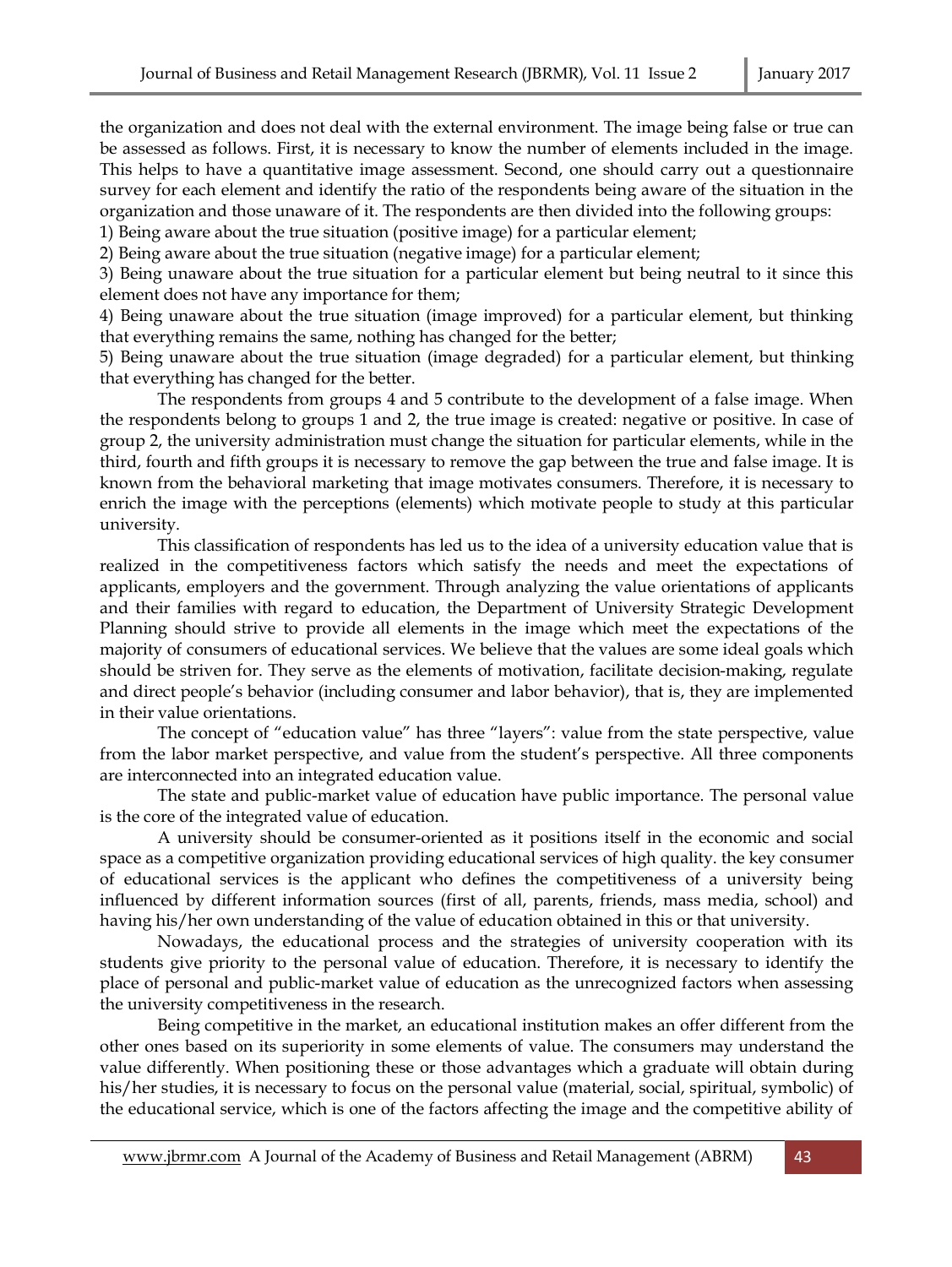the university

Previous research (Amirkhanova & Kharisova, 2013) offered a process-oriented approach, which extended the structure of the factors determining a university's competitive ability, thus giving a more objective assessment. This approach considers the university educational process as a structure comprising three consequent and interconnected levels: applicant – bachelor, bachelor – master (specialist) and master (specialist) – PhD student. This system presupposes feedback at the exit from each subsystem to its entry.

It is necessary to specify this approach focusing on its value component. The personal value of education and the quality of education are the factors determining the feedback and thus improving the integrity and continuity of the education system. These factors are developed at each level of the learning process. This approach unites a university's image with each level of education, that is, each education level has its own competitive ability and image. It can often be heard that a certain university is a good base to obtain a bachelor degree, while its master's courses are of low quality. Therefore, it is necessary to strengthen both the image at each level and the general image of the university.

A university is considered competitive if it provides further significant benefits – material, social and spiritual-symbolic advantages. In their choice of university for bachelor, master or PhD course, an applicant expects to obtain the education of such quality that can further give them a highly-paid and prestigious job. The 2015 survey carried out by the authors among 400 senior students of Ufa State Aviation Technical University shows that this is the dominating reason. And this increases the education value from the public point of view (the applicants themselves, employers). The employers, in their turn, hire the graduates of the universities providing the education of high quality, thus contributing the appropriate competences to the improvement of the economic and innovative results of the company. Hence, from the state perspective, the value of the higher education is more important if the investment into the education brings about the increase in production volume and taxation profit which is later partially redistributed to education.

A positive image provides profit and success for an enterprise. The increase of a university's competitiveness results in its image strengthening and, therefore, in the growth of its monetary assets. The growth of monetary assets can be defined through the growth of the market share occupied by this university. With the cost of a market share unit, one can find the value of monetary asset growth, which indicates the connection between the image and competitiveness.

The dynamics of competitiveness and its growth rate are connected with the rate of image changes. There is a connection between a university's image and its competitiveness, which is prolonged and formed by performance practice and everyday communications shaping the university's culture during a long period of time.

The image is the result of the administration's work with the internal and external environment of the organization. It reflects the presence of the organization's culture norms supported by the social ethics, the resources quality and the opportunities to satisfy consumers' educational needs which motivate people to have a long-term cooperation with the university.

# **3. Methods**

A complex of systemic and structural approaches serves as a theoretical and methodological base for this research aimed at assessing the image creating processes and the image impact on a university's competitive ability. The research is supported by the modern applied inventions devoted to the identification of a university image structure and image development.

The gaps in image development are found with the help of a systemic historical approach and analytical processing of respondent survey results and observations. The historical approach is also applied to reveal the degradation and exploitation of image. The research is based on the objectivity principle with the coherent account of the factors underlying the analyzed social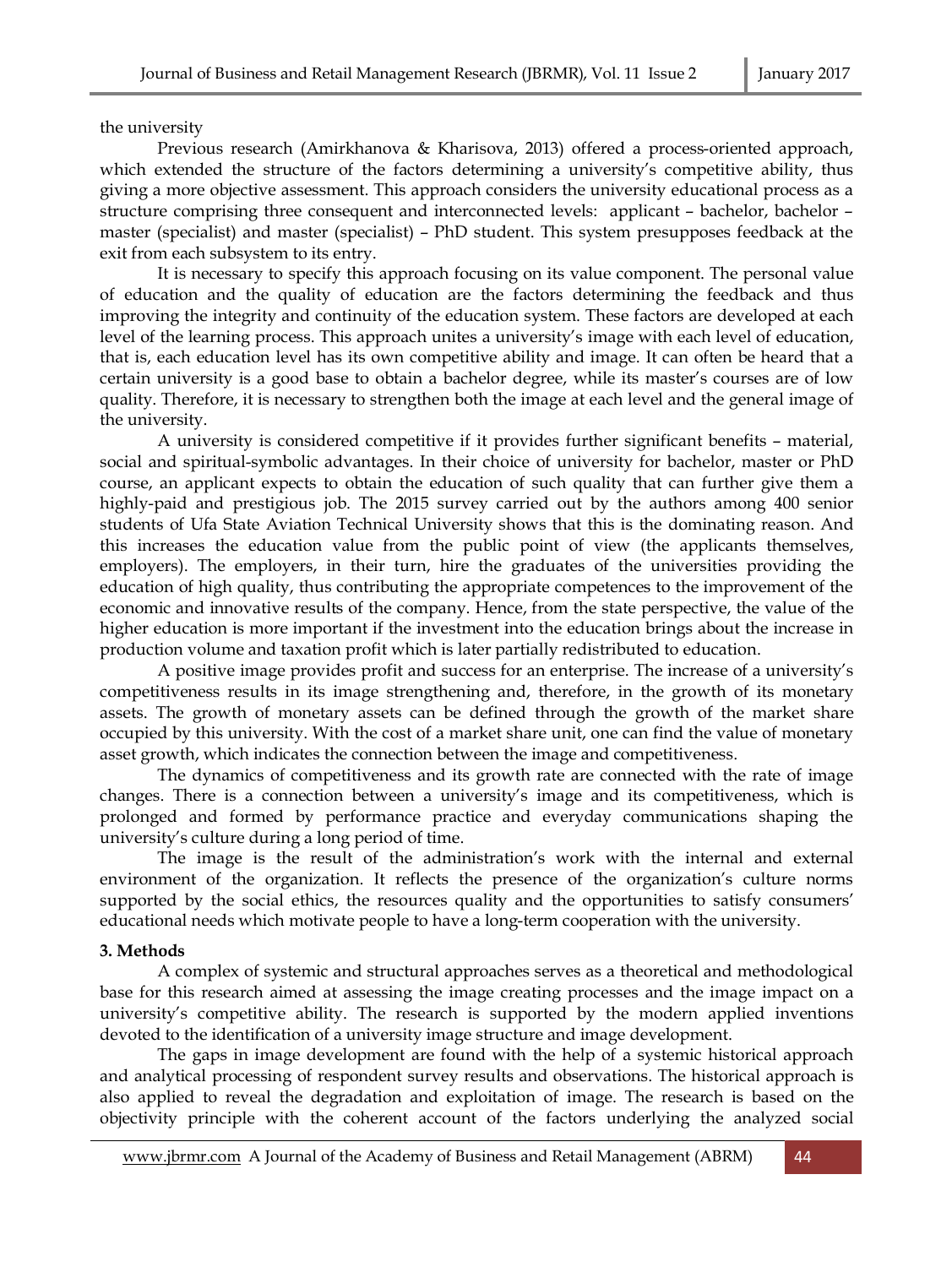economic phenomenon. It helps to avoid a biased approach in the assessment of the nature, parameters and the level of image development. A questionnaire survey was used in the empirical analysis of university students' values, the sample including 400 respondents. The authors studied value orientations of bachelor students in their 3rd or 4th year and first year master's students of Ufa State Aviation Technical University. Stratified probability sampling was used. The stratification was performed according to gender, age, socio-economic background, regional background (city or rural area). All respondents were citizens of the Russian Federation.

#### **4. Results**

An image is the result of work aimed at increasing a university's competitive ability. As education system is multi-leveled, it is proposed that the process-oriented axiological approach is used to analyze a university's competitiveness. This approach is helpful in developing and strengthening the general image through its elaboration at all stages of the service provision.

The process-oriented axiological approach helps to assess and to study the image and any university's competitiveness on the ground of the value concept at all stages of study (applicant – bachelor, bachelor – master (specialist), master (specialist) – PhD student), helps to make informed decisions about investment in problem areas.

In the context of market conditions, a university's competitiveness is supposed (Amirkhanova & Kharisova, 2013) to be assessed through an indicator *K<sup>i</sup>* defined as a share it occupies in the market of educational services (Formula (5)):

$$
K_i = \frac{N_i}{N_{oi}} \cdot 100\%,\tag{5}
$$

where  $K_i$  is the indicator of a university's competitiveness at the applicants' level (bachelors, masters);  $N_i$  is the number of applicants enrolled at this university;  $N_{oi}$  is the overall number of applicants in the country (region, city);  $i$  is the number of preparation level ( $i = 1, 2, 3$ ). Image is proposed to be assessed by experts' opinion with Formula (6):

$$
\dot{E}_i = \sum_{l=1}^m \beta_l u_l,\tag{6}
$$

where  $\hat{E}_i$  is the image assessment indicator of the  $i$  <sup>th</sup> education level;  $u_i$  is the score of the  $l$  <sup>th</sup> element of image (can take negative values);  $\beta_l$  is the weight of the  $l$ <sup>th</sup> element of image. Here

$$
\sum_{l=1}^m \beta_l = 1.
$$

It is necessary to start the research of a university's image  $K_i$  and competitiveness  $\dot{E}_{\,1}$  with the first stage of the education process, when an applicant is enrolled at this educational institution and has his/her own understanding of the educational value of this very university If the educational value of the university is still high for a graduate with a bachelor's degree, he/she makes a decision

to enter the next level (master's course) of the same university. Then  $K_{1}\leq K_{2}$  ,  $\dot{E}_{1}\leq\dot{E}_{2}$  .

When the needs of a graduate with a master's degree are satisfied at the second level of studies and the value of the knowledge obtained in this university is still high, he/she makes a decision to enter the PhD course at the same university. In this case, the level of the university's competitive ability on the master's level remains the same or rises in comparison with the bachelor's level competitiveness of the same university, that is  $K_{2} \leq K_{3}$  ,  $\dot{E}_{2} \leq \dot{E}_{3}$ .

Other combinations of competitiveness and image are possible as well. Let us illustrate one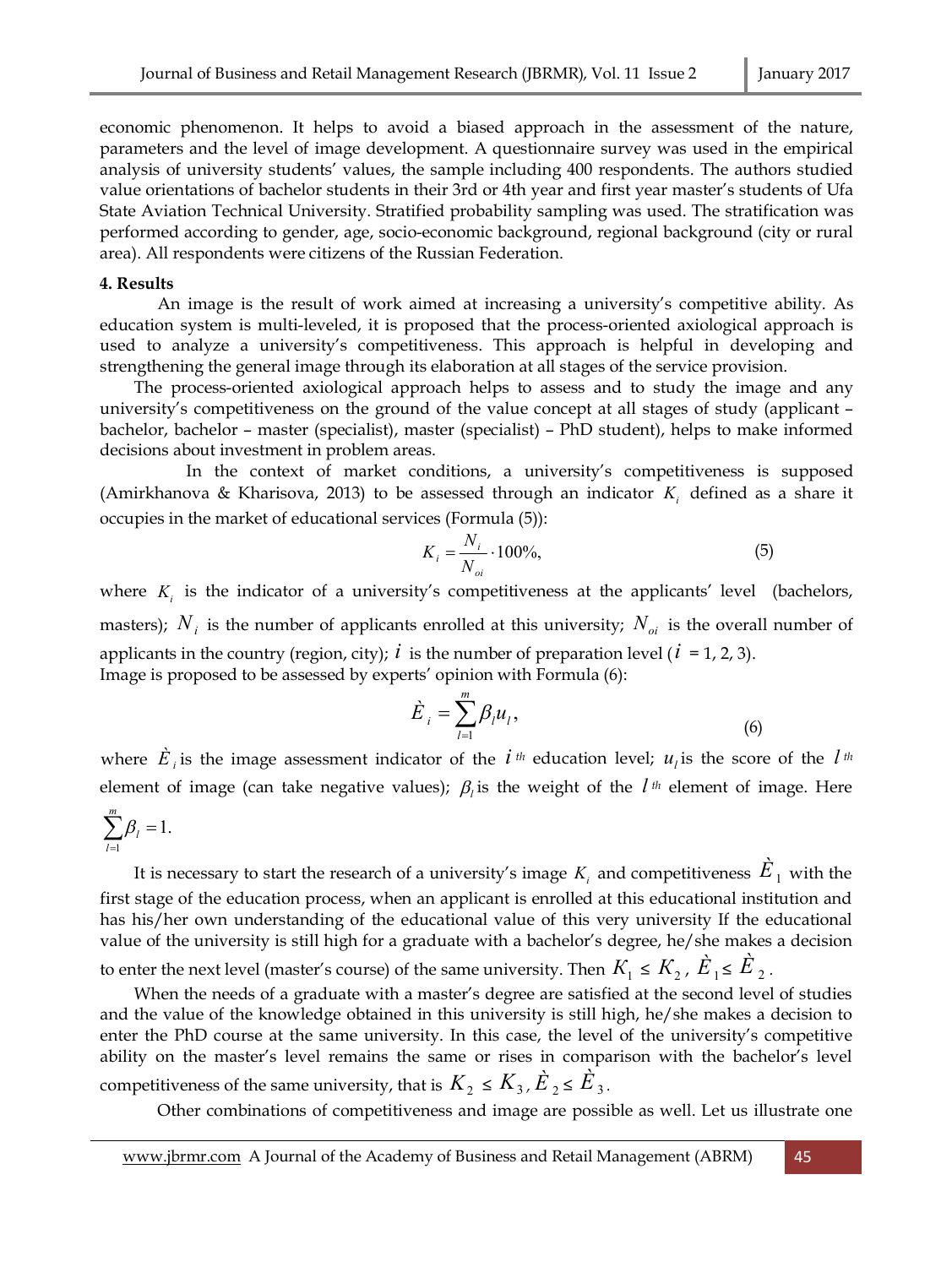more of these combinations. If the competitiveness of the first education level  $K_{1}^{}$  and image assessment  $\dot{E}_{_1}$  are higher than the indicators of the second level $K_{_2}$ , and assessment  $\dot{E}_{_2}$ , and indicators  $K_{_2}$  and  $\dot{E}_{\,2}$  are higher than  $\,K_{_3}$  and  $\,\dot{E}_{\,3}$  of the third level, we can arrive at a conclusion about the decrease in competitiveness and degradation of the general university's image. In this case, it is necessary to study the factors of model (5) and its elements (6) with further development of measures aimed at improving the competitiveness and strengthening the image.

The combinations given above illustrate the presence of true values of image indicators, which make the competitiveness of educational institution easy to manage. With false image assessments the management of competitiveness of an educational institution will be accompanied with higher spending of financial resources and time.

Thus, the university competitiveness management should be based on the results of a process-oriented assessment of its image with due regard to the axiological approach, which identifies the personal and public values of the educational market participants.

## **5. Discussion**

The increase of university competitiveness is becoming an important issue in contemporary Russia. The solution of this task positively impacts the quality of the human capital. However, the uncertainty in the interaction between separate tasks of competitiveness provision and a university's image improvement, the lack of coherent terminology and of assessment parameters system become a barrier in developing a comprehensive approach to increasing competitive ability of the higher education system.

The question about the design of model (6) still remains a discussable one. Along with that, its elements can influence each other improving or possibly degrading the image on the whole. Also, the connection between a university's competitiveness and its image is not sufficiently identified. This can be considered a task for further research in this field. Further research can also address the important issues of the study modes influence on university image, the comparative analysis of the sources and ways of image formation. The research was limited by time and financial resources as well as the lack of exchange practice of databases, research and methodology results among competing universities.

# **6. Conclusion**

Our study expands the methodological basis for university image assessment and develops the theory based on the process-oriented value-conscious approach, which helps to reveal the dynamic properties of image and the conditions for its quantitative measurement. An image is shown to be able to trigger a particular set of motives for different public groups towards a university.

The conceptual and categorical framework of imagology is also expanded, the concepts, such as "image exploitation", "image degradation", "image inertia", developed and justified. The contribution to the marketing and imagology theory development in the higher education is made by identifying the prolonged connection between a university's image and its competitiveness.

The research states the fact that the value of education has a multi-layered structure including state, public-market and personal values. The center of the integrated value of education in the personal value.

The image structure and role in the system of marketing strategies aimed at strengthening a university's competitive position are shown; the practical tools are developed to carry out the quantity-based research of image awareness and the assessment of its impact on a university's competitive ability.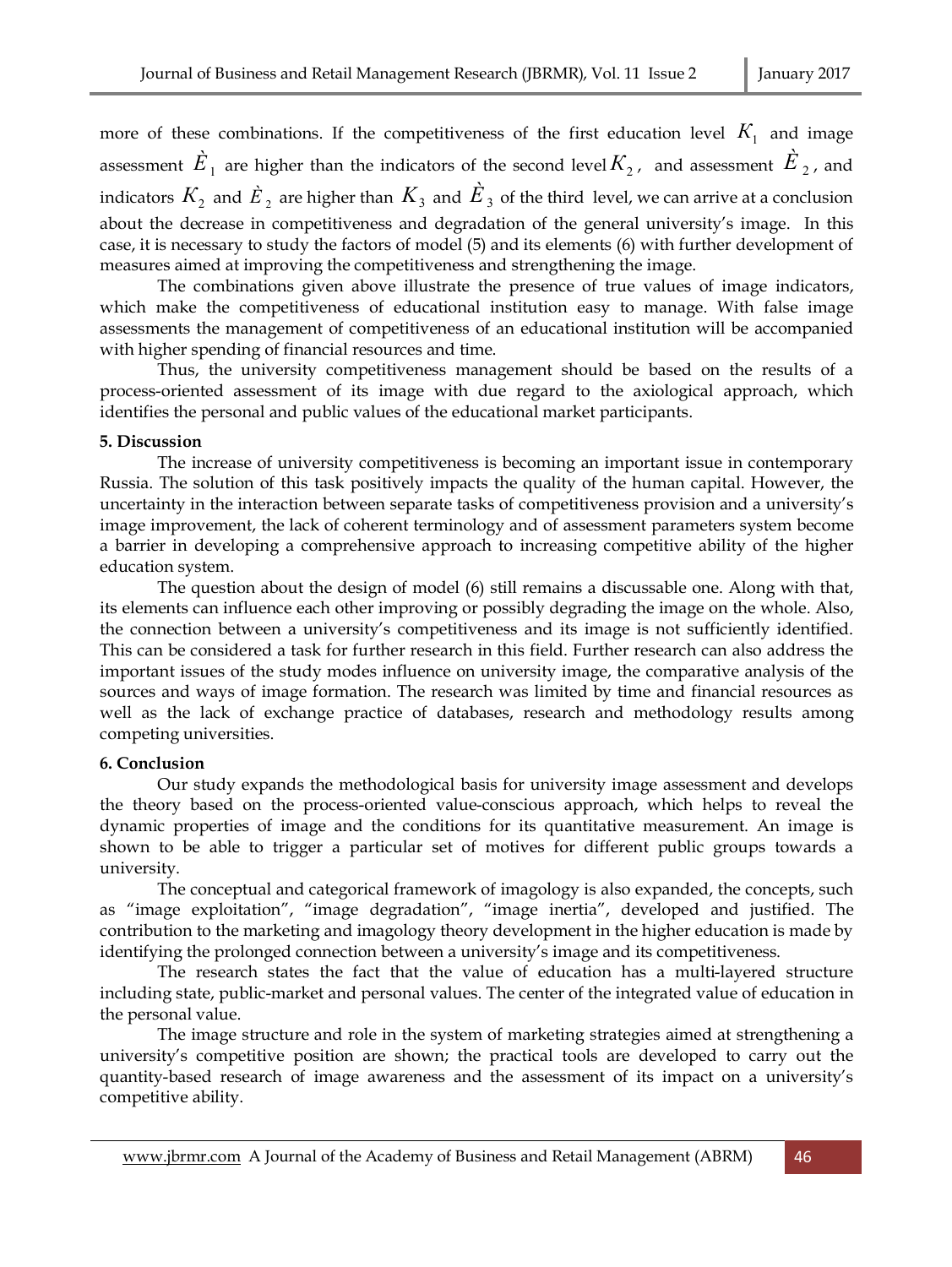## *Conflict of Interest*

*The authors claim that the information contained herein does not pose any conflict of interests*.

#### **References**

- Aaker, D. & Yokhimshtayler, E. (2003). *Brend-liderstvo: Novaya kontseptsiya brendinga [Brand-leadership: A new branding theory].* Moscow: ID Grebenshchikova.
- Alessandri, S. W., Yang, Sung-Un, & Kinsey, D. F. (2006). An integrative approach to university visual identity and reputation. *Corporate Reputation Review, 9*(4), pp. 258-270.
- Amirkhanova, L. R. & Kharisova, A. Z. (2013). Protsessno-orientirovannyi podkhod v issledovanii konkurentosposobnosti vuza [Process-Oriented Approach in University's Competitive Ability Research]. *Vestnik UGAES. Nauka. Obrazovanie. Ekonomika. Seriya "Ekonomika", 3* (5), pp. 58-62.
- Andreasen, A. R. & Kotler, P. (2003). *Strategic marketing for nonprofit organizations* (6th ed.). New Jersey: Pearson Education Inc.
- Balmer, J. M. T. & Greyser, S. A. (2006). Corporate marketing integrating corporate identity, corporate branding, corporate communications, corporate image and corporate reputation. *European Journal of Marketing, 40* (7/8), pp. 730-741.
- Bodin, J.-P. (2001). *Upravlenie imidzhem kompanii. Pablik rileyshnz: predmet i masterstvo [Company Image Management. Public Relations: Subject and Craftsmanship]*, A. V. Polunin, trans. Moscow: IMIDZh-Kontakt, INFRA-M.
- Chapleo, C. (2004). Interpretation and implementation of reputation / Brand management by UK university leaders. *International Journal of Educational Advancement, 5*(1), pp. 7–23.
- Dowling, G. R. (2001). *Creating corporate reputations.* Oxford: Oxford University Press.
- Gee, B. J. (1991). Winning the image game: A ten step masterplan for achieving power, prestige and profit. PageMill Press.
- Helm, S. et al., eds. (2011). *Reputation management, management for professionals*. Springer-Verlag Berlin Heidelberg.
- Ivy, J. (2001). Higher education institution image: a correspondence analysis approach. *The International Journal of Educational Management, 15* (6), pp. 276-282.
- Karpov, Ye. B. (2003). Imidzh v obrazovanii [Image in Education]. *PR v Obrazovanii, 6*, pp. 40-50.
- Landrum, R. E., Turrisi, R., & Harless, C. (1998). University image: The benefits of assessment and modeling. *Journal of Marketing for Higher Education*, *9* (1), pp. 53-68.
- Lazarev, V. A. & Mokhnachev, S. A. (2003). *Konkurentosposobnost vuza kak obekt upravleniya [Competitiveness of University as a Management Object].* Yekaterinburg: Prigorodnye Vesti.
- Makarets, A. B. (2009). Metodika otsenki kachestva marketingovykh kommunikatsii vuzovskikh web-saitov [The methods of quality assessment if universities' websites' marketing communications]. *Otkrytoe Obrazovanie*, 4, pp. 46-57.
- Moiseeva, N. K., Piskunova, N. N., & Kostina, G. D. (1999). Marketing i konkurentosposobnost obrazovatelnogo uchrezhdeniya (vuza) [Marketing and competitivness of educational institution (university)]. *Marketing, 5*, pp. 77-89.
- Neretina, E. A. & Makarets, A. B. (2009). Web-sait vuza kak vazhnyi instrument marketingovykh kommunikatsii [University website as an important instrument of marketing communications]. *Bulletin if the South Ural State University, series "Economics and Management"*, 12, pp. 85-94.
- Morgan, G. (1998). *Images of organization.* Thousand Oaks, CA: Sage Publications.
- Parameswaran, R. & Glowacka, A. E. (1995). University image: An information processing perspective. *Journal of Marketing for Higher Education*, *6* (2), pp. 41-56.
- Piskunov, M. S. (1999). Imidzh obrazovatelnogo uchrezhdeniya: struktura i mekhanizmy formirovaniya [Image of educational institution: Structure and mechanism of development]. *Standarty i Monitoring v Obrazovanii, 5*, pp. 45-51.